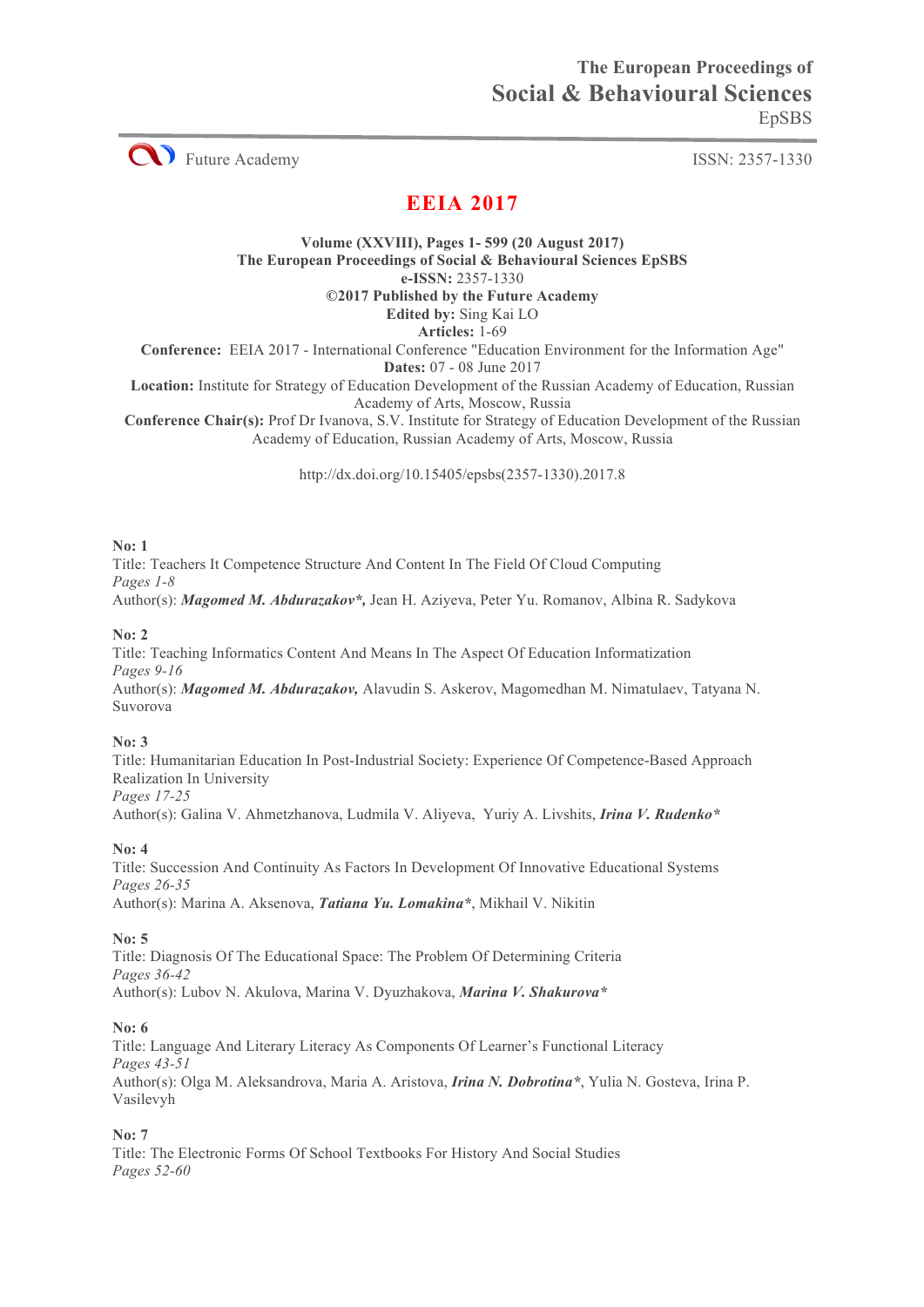Author(s): *Lyudmila N. Aleksashkina\*,* Natalia I. Vorozheykina, E. S. Korolkova, Elena L. Routkovskaya

## **No: 8**

Title: Gamification In Education: Boss Fight *Pages 61-69* Author(s): Leila O. Algavi, Natalia D. Desyaeva, Evgenia S. Kilpelyaynen, *Irina I. Volkova\**

#### **No: 9**

Title: Training Of Social Educator As Organizer Of Social Activity Of Adolescents *Pages 70-77* Author(s): Ludmila V. Alieva, *Gennady Yu. Belyaev\**, Vladimir V. Kruglov

## **No: 10**

Title: Modern Assessment Forms Of Achieving Meta-Subject Outcomes At The Geography Lessons *Pages 78-87* Author(s): *Eleonora M. Ambartsumova\*,* Svetlana E. Dyukova

#### **No: 11**

Title: The Russian Language Arts Teacher As A Socio-Cultural Phenomenon *Pages 88-95* Author(s): Alla M. Antipova, *Viktor F. Chertov\**, Anna A. Manykina

#### **No: 12**

Title: Intercultural Dialogue In The Education Space Of The Information Age *Pages 96-102* Author(s): *Maria A. Aristova\*,* Larisa R. Berdysheva, Zhanna N. Kritarova, Zhanna I. Strizhekurova

#### **No: 13**

Title: The Model Of Educational Environment For Helping Specialists' Jobs *Pages 103-109* Author(s): Tatiana A. Arakantseva, *Irina A. Bobyleva\**, Olga V. Zavodilkina

#### **No: 14**

Title: Self-Education Skills As A Means Of Education For Sustainable Development: Multidisciplinary Studies *Pages 110-114* Author(s): Tatyana V. Avgusmanova, *Elena N. Dzyatkovskaya\**

#### **No: 15**

Title: Information Technologies Impact On The Mass Media Activity And Training Of Journalists *Pages 115-122* Author(s): Viktor V. Barabash, Natalia S. Gegelova, *Alexander A. Grabelnikov\**, Elizaveta A. Osipovskaya

#### **No: 16**

Title: Modern Journalist Education: Current Issues *Pages 123-130* Author(s): *Viktor V. Barabash\*,* Yulia N. Ebzeeva, Sergey N. Ilchenko, Lyudmila P. Shestyorkina

## **No: 17**

Title: Features Of Media Discourse Practices Of Journalists In The Globalizing Information Space *Pages 131-140* Author(s): Elena N. Baryshnikova, Anastasia G. Gotovtceva, *Nina M. Karpukhina\**, Igor A. Stroganov

#### **No: 18**

Title: Transformation Of A Media Text Genre Structure In The Modern Media Education *Pages 141-149* Author(s): *Anna E. Bazanova\**, Luiza N. Gishkaeva, Galina N. Trofimova, Svetlana L. Urazova

#### **No: 19**

Title: University Rankings As A Subject And An Object Of Educational Space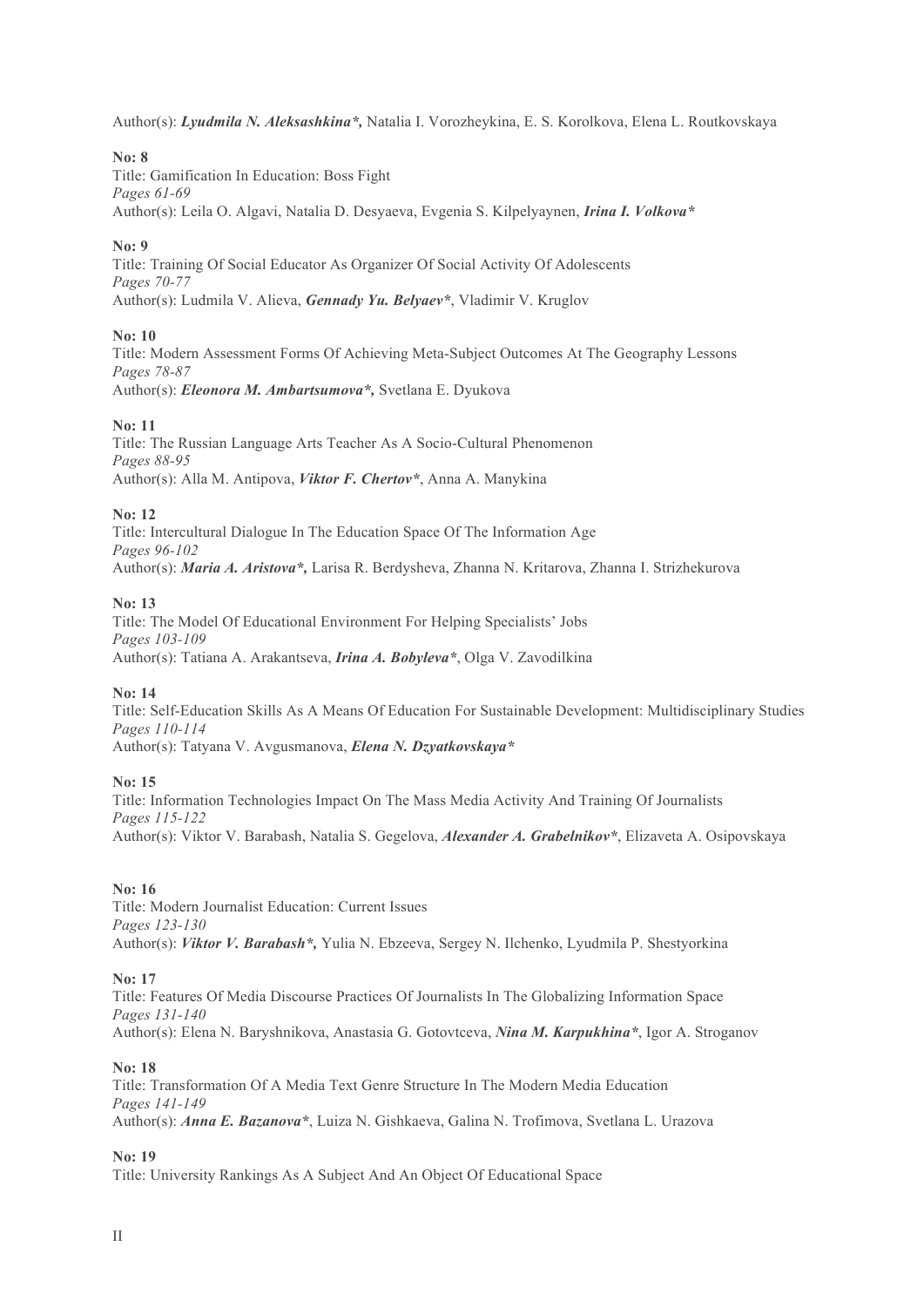*Pages 150-160* Author(s): Ekaterina V. Bebenina, *Irina M. Elkina\**

# **No: 20**

Title: Professional Creativity Competitions As A Motivational Tool In Design Education *Pages 161-167* Author(s): *Tatyana O. Berdnik\*,* Irina A. Klimenko, Larisa Yu. Sayapina

# **No: 21**

Title: Information And Cognitive Technologies. Modern Educational Trend *Pages 168-172* Author(s): Sergey A. Beshenkov, *Irina I. Trubina\**

# **No: 22**

Title: Classical Antiquity Pedagogical Heritage In Anthologies And Source Books: Education's Digital Content *Pages 173-181* Author(s): Vitaliy G. Bezrogov, *Victoria K. Pichugina\**

## **No: 23**

Title: Development Of Russian Universities In The Information Era *Pages 182-189* Author(s): *Mikhail V. Boguslavskiy\*,* Yegor V. Neborskiy

## **No: 24**

Title: Factors Of Higher Education Development In The Information Age *Pages 190-199* Author(s): *Michael V. Boguslavsky,* Igor D. Lelchitsky

## **No: 25**

Title: Postmodernism Ideas Influence On The Educational Process In Us Alternative Schools *Pages 200-205* Author(s): *Tatiana N. Bokova\*,* Lyudmila A. Milovanova, Natalia N. Pluzhnikova

# **No: 26**

Title: Ecology As Field Of Social Relations *Pages 206-211* Author(s): *Evgeny O. Cherkashin\*,* Evgeny V. Titov

## **No: 27**

Title: Modern Humanitarian Approaches To Research On Character Building In The Information Age *Pages 212-220* Author(s): Svetlana N. Chistyakova, *Nataliya L. Selivanova\**, Irina A. Tagunova

## **No: 28**

Title: Teenagers And Young Adults Socialisation By Means Of Studying Modern Literary Fiction *Pages 221-230* Author(s): V. P. Chudinova, I.S.Davydova, *N.E.Kuteinikova\**, E.S.Shibanova

# **No: 29**

Title: Forming The Ecological Competence Of Pupils *Pages 231-242* Author(s): Evgeniy N. Demyankov, Alexander A. Pavlov, *Dmitriy V. Smirnov\**

## **No: 30**

Title: Students Information Culture Development In The Process Of Cognitive Activity *Pages 243-249* Author(s): *Irina N. Dobrotina\*,* Elena L. Erokhina

# **No: 31**

Title: Pedagogical Education In Selected Countries Of The Post-Soviet Space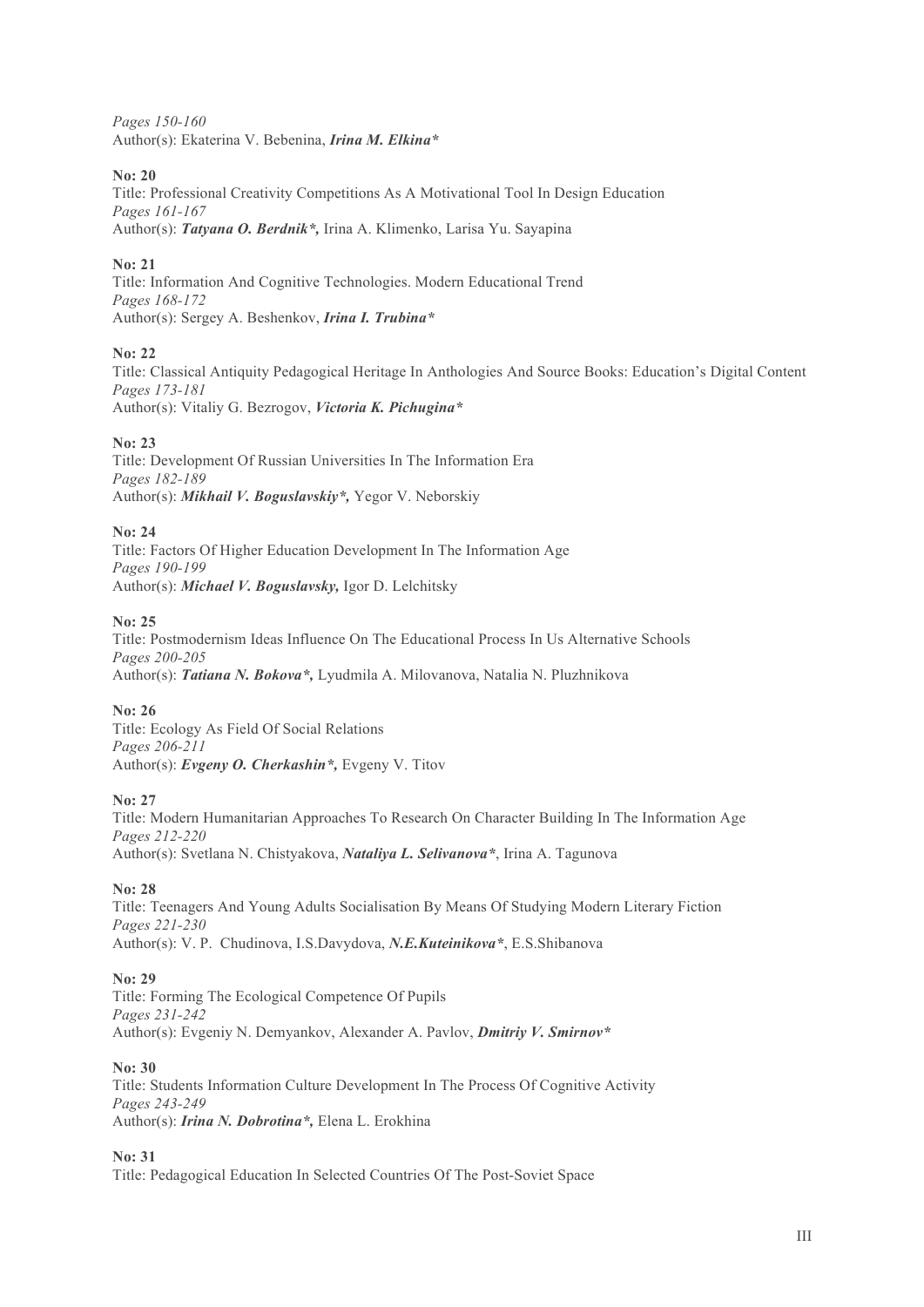*Pages 250-259* Author(s): *Oksana I. Dolgaya\*,* Galina L. Kopoteva, Irina M. Logvinova

**No: 32**

Title: Methodological And Theoretical Approaches To Educational Research At The Informational Age *Pages 260-267*

Author(s): Svetlana A. Dudko, Irina M. Kurdyumova, *Igor G. Sukhin\**, Elena I. Sukhina

# **No: 33**

Title: Methodological Background To The Natural Science Education Content Integration In Modern School *Pages 268-277* Author(s): *Alevtina A. Fadeyeva\*,* Natalya N. Petrova

# **No: 34**

Title: Development Of Financial Literacy Of Schoolchildren Living In Information Society *Pages 278-285* Author(s): *Olga A. Frantsuzova\*,* Marina Yu. Romanova, Sergey N. Volodin

# **No: 35**

Title: Integrative Strategies For Teaching And Learning As A Renewal Of School Education *Pages 286-294* Author(s): Elena A.Gevurkova, *Igor Y. Sinelnikov\**, Anna P. Sukhodimtseva

# **No: 36**

Title: The Use Of New Media Technologies And Dialogue Education In Doctoral Programs *Pages 295-302* Author(s): *Alexander A. Grabelnikov,* Vladislav D. Savenkov

# **No: 37**

Title: The Transformation Of Terms Of Modern Education Based On The Continuity Principle *Pages 303-311* Author(s): Svetlana I. Gudilina, *Tatyana Yu. Lomakina\**, Margarita B. Yakovleva

# **No: 38**

Title: Social Centers Cultural And Educational Practices As Cis Countries Cooperation Development Factor *Pages 312-320* Author(s): Marina R. Ilakavichus, Marina V.Voronina, *Marina S. Yakushkina\**

## **No: 39**

Title: The Educational Services For The Adult Education Development In The Cis *Pages 321-329* Author(s): Marina R. Ilakavichus, *Marina S. Yakushkina\**

## **No: 40**

Title: Forming Skills To Make Creative Solutions In Teaching Medium Technologies *Pages 330-338* Author(s): *Oksana S. Issers\*,* Elena G. Malysheva

# **No: 41**

Title: Postmodern Ideas' Influence On Education (Illustrated By The Usa Experience) *Pages 339-355* Author(s): Svetlana V. Ivanova, *Tatiana N. Bokova\**

## **No: 42**

Title: Education Quality In The Postindustrial Society *Pages 356-364* Author(s): Svetlana V. Ivanova, *Irina M. Elkina\**

**No: 43** Title: On The Issue Of Educational Milieu In The University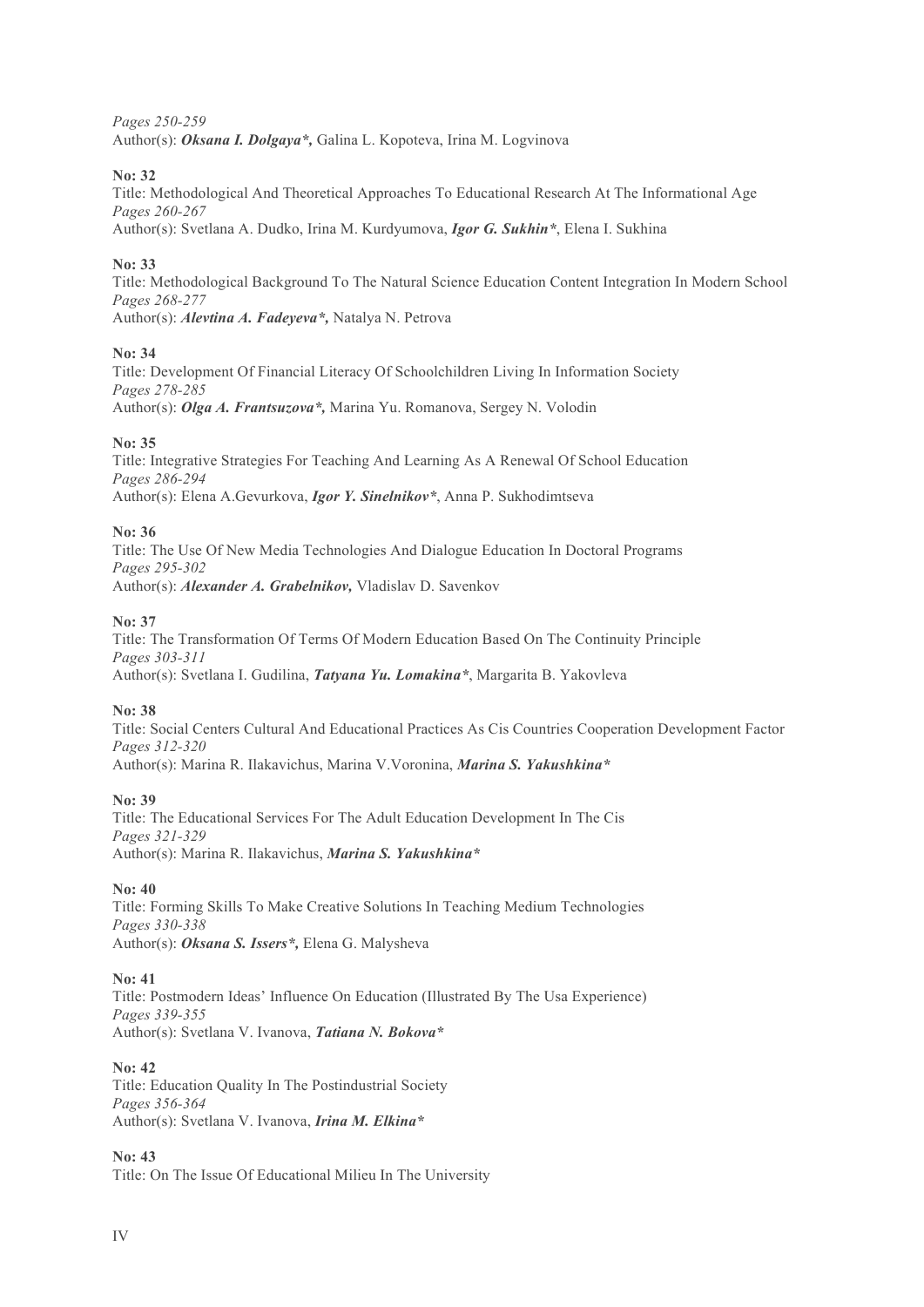*Pages 365-371*

Author(s): *Irina L. Klimenko\*,* Tatiana D. Lubimova, Irina A. Presnukhina, Ilona G. Tamrazova

# **No: 44**

Title: Forming Youth's Sense Of Social Cohesion And Trust By Multicultural Education *Pages 372-378* Author(s): Tatyana A. Kostyukova, Svetlana M. Marchukova, *Tatiana D. Shaposhnikova\**, Ravilya I. Zianshina

# **No: 45**

Title: Interdisciplinary Outcomes As A New Component Of Educational Standards *Pages 379-387* Author(s): Tatiana V. Koval, *Anna Yu. Lazebnikova\**

# **No: 46**

Title: Interdisciplinary Researches Of The Process Of Training *Pages 388-396* Author(s): Lyubov A. Krasnova, Anna A. Mamchenko, *Irina M. Osmolovskaya\**, Anatoliy N. Zakhlebniyv

## **No: 47**

Title: Forecasting Educational Relations Development Between Cis Countries (The Russian Language Factor) *Pages 397-404* Author(s): *Tigran E. Marinosyan\*,* Yulia G. Kurovskaya

## **No: 48**

Title: Assessment Of Schoolchildren's Reading Literacy: Testing Methods And Results *Pages 405-414* Author(s): *Marina I. Kuznetsova\**

## **No: 49**

Title: The University Identity: Will Universities Survive In The Information Age? *Pages 415-420* Author(s): Nataliya S. Ladyzhets, *Yegor V. Neborskiy\**

## **No: 50**

Title: Students' Social Well-Being As An Educational Process Effectiveness Indicator At The Universities *Pages 421-429* Author(s): *Nadezhda Melnikova\*,* Tamara Rostovskaya, Yanina Shimanovskaya, Natalia Smakotina

## **No: 51**

Title: Teacher Professional Growth Resources In The Age Of Education Informatization *Pages 430-438* Author(s): Natalia Mikhailova, *Vladislav V. Serikov\**, Marina Scherbakova

## **No: 52**

Title: Electronic Education: Problems And Prospects Of Implementation *Pages 439-447* Author(s): Nikolay D. Morozkin, Veronika A. Kovshechnikova, Ilmira Z.Tovysheva , Yulai A. Yanbaev , *Oksana N. Yuldasheva\**

## **No: 53**

Title: Health-Sustaining Environment Of An Educational Institution *Pages 448-456* Author(s): *Mikhail I. Mukhin\*,* Maria V. Mishatkina, Ivan S. Samokhin, Natalia L. Sokolova

## **No: 54**

Title: On The Issue Of Institutional And Methodological Foundations Of Teacher's Training *Pages 457-465* Author(s): *Mikhail I. Mukhin\*,* Maria V. Mishatkina, Nataliya L. Sokolova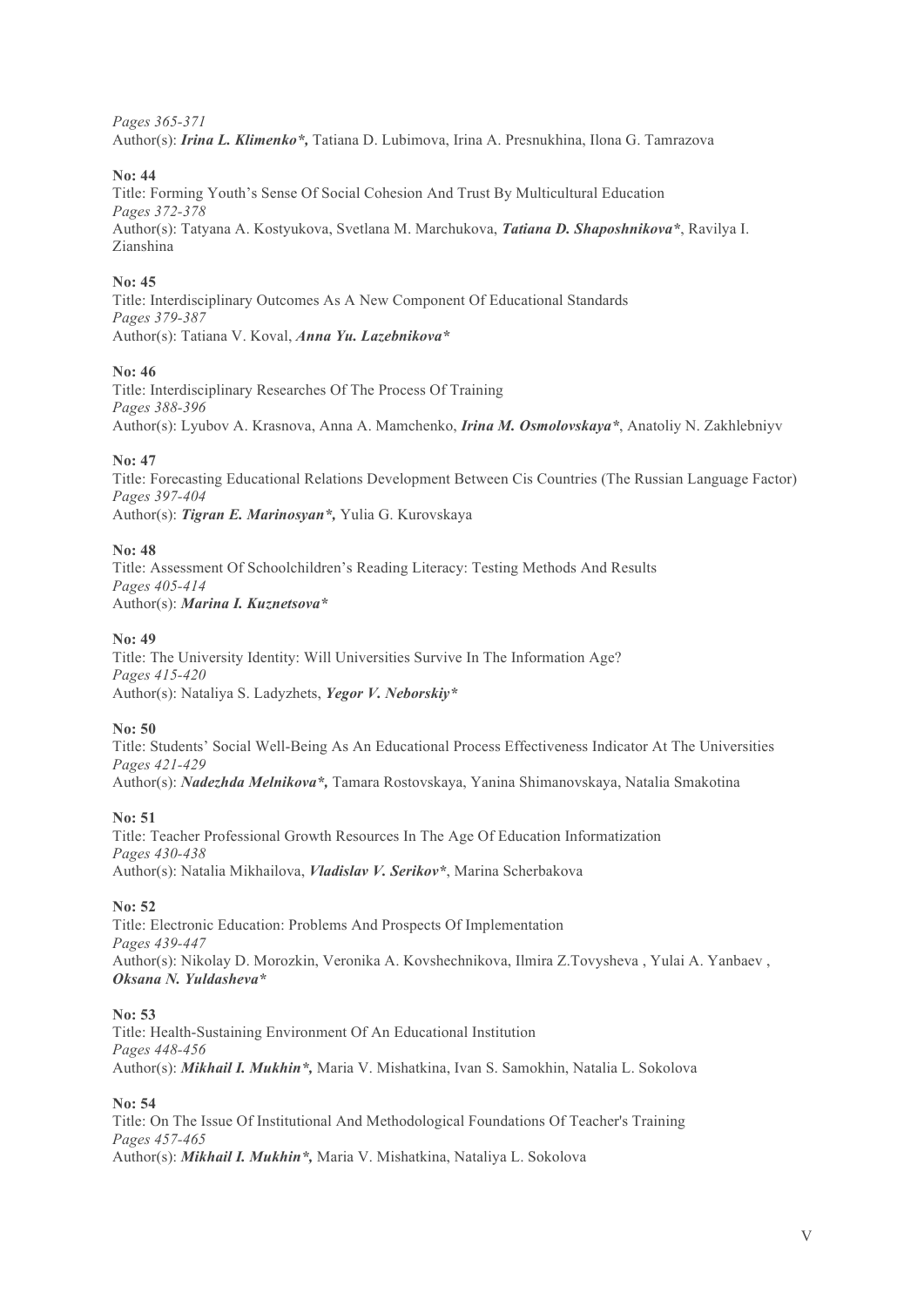## **No: 55**

Title: Problems Of An Interdisciplinarity In Comparative Education In The Information Age *Pages 466-478* Author(s): Vladimir Myasnikov, Irina Naydenova, *Natalia Naydenova\**, Tatyana Shaposhnikova

# **No: 56**

Title: Issues Related To Religious Education In Modern Secondary Schools *Pages 479-485* Author(s): *Sergey S. Oganesyan\**

# **No: 57**

Title: Emotional Burnout In Megalopolis Education Environment: Human Destruction Phenomenon *Pages 486-494* Author(s): *Elena Ya. Orekhova\*,* Nadezhda A. Shaidenko

# **No: 58**

Title: Development Of Educational System Of Continuous Education: Theoretical And Methodological Aspects *Pages 495-501* Author(s): *Anna K. Oreshkina\**

# **No: 59**

Title: Creative Naming In The Aspect Of Teaching In The Informational Era *Pages 502-511* Author(s): *Elena N. Remchukova\*,* Tatiana P. Sokolova, Lyaysan R. Zamaletdinova

# **No: 60**

Title: Learners' Achievements In Mathematical Information Processing At Primary School *Pages 512-522* Author(s): *Oxana A. Rydze\**

## **No: 61**

Title: Methodology Of Foreign Pedagogical Thoughts' Understanding In Theory-Oriented Teacher Training *Pages 523-530* Author(s): *Nataliya L. Selivanova\*,* Irina A. Tagunova

## **No: 62**

Title: Metasubject Abilities Development In Upper Secondary School Students As A Pedagogical Problem *Pages 531-539* Author(s): Marina G. Sergeeva, *Igor Yu. Sinelnikov\**, Anna P. Sukhodimtseva

## **No: 63**

Title: Educational And Professional Community Role In Youth Upbringing At Modern School *Pages 540-546* Author(s): *Inna Yuryevna Shustova\*,* Yulia Vladimirovna Svorotova

# **No: 64**

Title: School Class: From Organization And Community To A Team *Pages 547-552* Author(s): *Pavel V. Stepanov\*,* Irina S. Parfyonova, Irina V. Stepanova

## **No: 65**

Title: Philosophy Of The Dialogic Paradigm In The Educational Space *Pages 553-562* Author(s): *Sulima Evgeniy\**

## **No: 66**

Title: Information Age Trends: Logical-Semantic Modelling Data Visualisation In The Educational Space *Pages 563-576* Author(s): Evgeniy V. Tkhachenko, Natalia N. Manko, *Valerii E. Shteinberg\**